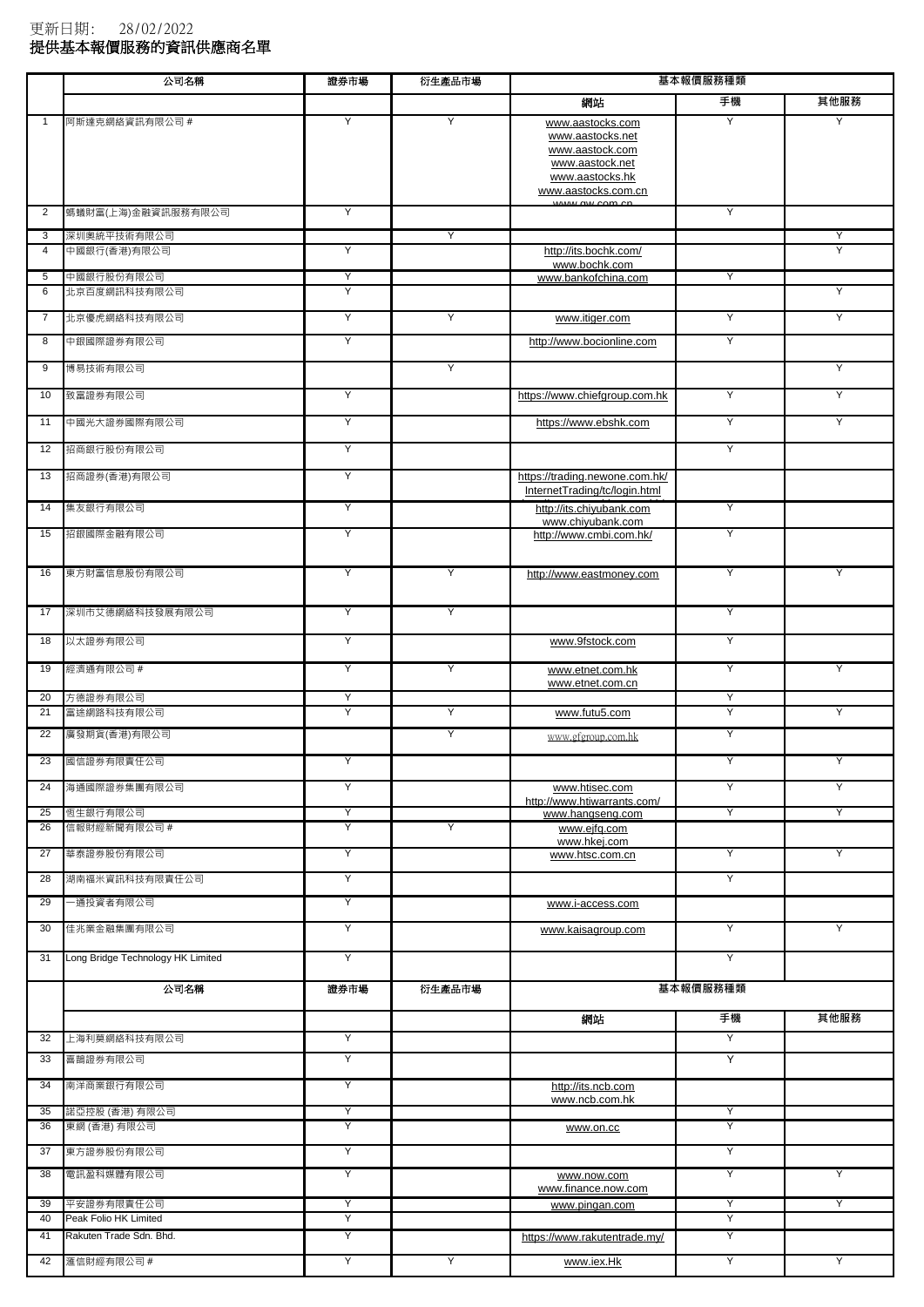| 43 | 上海益盟軟件技術有限公司            | Y |   | http://www.emoney.cn                                                   |                |   |
|----|-------------------------|---|---|------------------------------------------------------------------------|----------------|---|
| 44 | 新浪香港有限公司                | Y |   | www.sina.com.cn<br>www.sina.com                                        | Y              |   |
| 45 | 國金證券股份有限公司              | Y |   |                                                                        | $\overline{Y}$ |   |
| 46 | 雪球(北京)技術開發有限公司          | Y |   | www.xueqiu.com                                                         |                | Y |
| 47 | Standard Chartered Bank | Y |   | www.sc.com/hk                                                          | Y              | v |
| 48 | 電訊數碼資訊有限公司 #            | Y | Υ | www.tsl.net.hk<br>www.mango.cc                                         | Υ              | Y |
| 49 | 騰訊控股有限公司                | Y |   | www.qq.com<br>http://stockapp.finance.qq.com/p<br>stock<br>$3a$ ag com | Y              | Y |
| 50 | 香港上海滙豐銀行有限公司            | Y |   | www.ebanking.hsbc.com.hk                                               |                |   |
| 51 | 盈立證券有限公司                | Y |   |                                                                        | Y              |   |
| 52 | 華盛科技香港有限公司              | Y |   |                                                                        | Υ              | Υ |
| 53 | 立橋證券有限公司                | Y |   |                                                                        | Y              |   |
| 54 | 有魚智慧科技有限公司              | Y |   | www.youyu.cn<br>www.youvu.hk                                           | Y              |   |
| 55 | 深圳智通財經信息科技服務有限公司        | Y |   |                                                                        | Y              |   |

備註:

^ 其他服務可包括終端機服務,傳呼機服務,互動語音報價系統及多媒體裝置應用程式。

**於「基本報價服務」提供碎股行情之供應商**